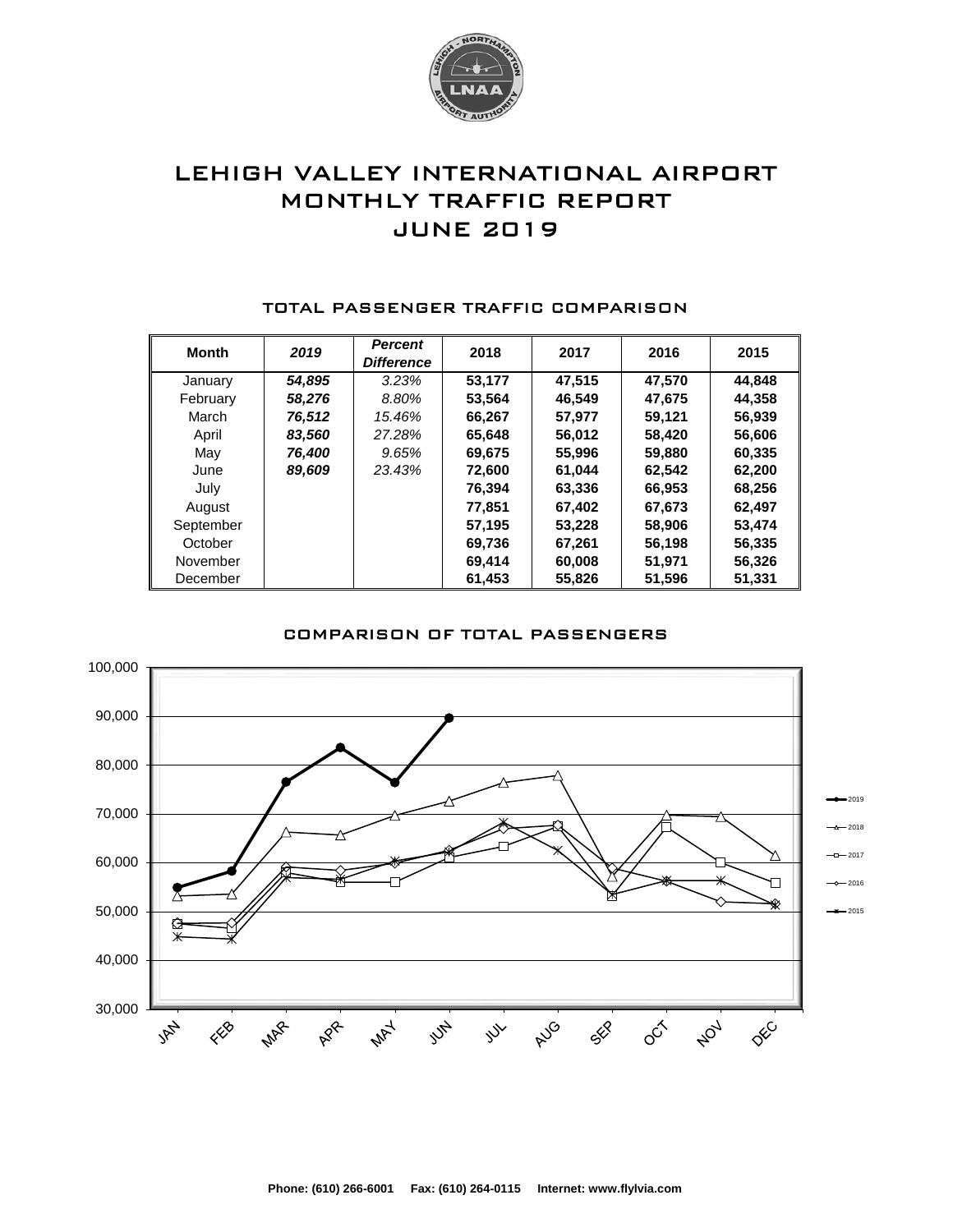## LEHIGH VALLEY INTERNATIONAL AIRPORT (ABE) MONTHLY TRAFFIC REPORT JUNE 2019

|                                         |                         |            | JUNE       |                 |                   |      | YEAR-TO-DATE |            |                 |                   |
|-----------------------------------------|-------------------------|------------|------------|-----------------|-------------------|------|--------------|------------|-----------------|-------------------|
|                                         |                         |            |            | <b>Increase</b> | <b>Percent</b>    |      |              |            | <b>Increase</b> | <b>Percent</b>    |
|                                         |                         | 2019       | 2018       | (Decrease)      | <b>Difference</b> | 2019 |              | 2018       | (Decrease)      | <b>Difference</b> |
| <b>MAJOR AIRLINES:</b>                  |                         |            |            |                 |                   |      |              |            |                 |                   |
| Passengers                              |                         |            |            |                 |                   |      |              |            |                 |                   |
|                                         | Enplaned                | 3,030      | 2,903      | 127             | 4.37%             |      | 14,888       | 17,108     | (2,220)         | $-12.98%$         |
|                                         | Deplaned                | 3,028      | 2,625      | 403             | 15.35%            |      | 14,164       | 16,303     | (2, 139)        | $-13.12%$         |
|                                         | Sub-total               | 6,058      | 5,528      | 530             | 9.59%             |      | 29,052       | 33,411     | (4,359)         | $-13.05%$         |
| <b>REGIONAL AIRLINES:</b><br>Passengers |                         |            |            |                 |                   |      |              |            |                 |                   |
|                                         | Enplaned                | 41,610     | 33,883     | 7,727           | 22.80%            |      | 205,847      | 174,865    | 30,982          | 17.72%            |
|                                         | Deplaned                | 41.941     | 33,189     | 8,752           | 26.37%            |      | 204,353      | 172,655    | 31,698          | 18.36%            |
|                                         | Sub-total               | 83,551     | 67,072     | 16,479          | 24.57%            |      | 410,200      | 347,520    | 62,680          | 18.04%            |
|                                         | <b>TOTAL PASSENGERS</b> | 89,609     | 72,600     | 17,009          | 23.43%            |      | 439,252      | 380,931    | 58,321          | 15.31%            |
|                                         |                         |            |            |                 |                   |      |              |            |                 |                   |
| CARGO:                                  | Enplaned                | 7,378,232  | 8,825,346  | (1,447,114)     | $-16.40\%$        |      | 47,673,136   | 49,462,503 | (1,789,367)     | $-3.62%$          |
|                                         | Deplaned                | 7,022,042  | 8.824.240  | (1,802,198)     | $-20.42\%$        |      | 37,883,999   | 48,123,979 | (10, 239, 980)  | $-21.28%$         |
|                                         | <b>TOTAL CARGO</b>      | 14,400,274 | 17,649,586 | (3,249,312)     | $-18.41%$         |      | 85,557,135   | 97,586,482 | (12,029,347)    | $-12.33%$         |
|                                         |                         |            |            |                 |                   |      |              |            |                 |                   |
| <b>CUSTOMS:</b>                         | Entries                 | 10         | 16         | (6)             | $-37.50\%$        |      | 86           | 84         | 2               | 2.38%             |

## MONTHLY AIRCRAFT ACTIVITY

The FEDERAL AVIATION ADMINISTRATION AIR TRAFFIC CONTROL TOWER at LVIA recorded the following aircraft take-offs and landings for the month:

 $\overline{\phantom{0}}$ 

|                          | <b>JUNE</b> |       |                               |                                     |  | YEAR-TO-DATE |        |                               |                              |  |  |
|--------------------------|-------------|-------|-------------------------------|-------------------------------------|--|--------------|--------|-------------------------------|------------------------------|--|--|
|                          | 2019        | 2018  | <b>Increase</b><br>(Decrease) | <b>Percent</b><br><b>Difference</b> |  | 2019         | 2018   | <b>Increase</b><br>(Decrease) | Percent<br><b>Difference</b> |  |  |
| <b>Major Airlines</b>    | 985         | 898   | 87                            | $9.69\%$                            |  | 5,394        | 5,098  | 296                           | 5.81%                        |  |  |
| <b>Regional Airlines</b> | 908         | 794   | 114                           | 14.36%                              |  | 4,597        | 4,248  | 349                           | 8.22%                        |  |  |
| <b>General Aviation</b>  | 2,778       | 2,581 | 197                           | 7.63%                               |  | 13,612       | 12,168 | 1.444                         | 11.87%                       |  |  |
| Military                 | 50          | 68    | (18)                          | $-26.47\%$                          |  | 235          | 335    | (100)                         | $-29.85\%$                   |  |  |
| Total Itinerant          | 4.721       | 4.341 | 380                           | 8.75%                               |  | 23,838       | 21,849 | 1,989                         | $9.10\%$                     |  |  |
| <b>Total Local</b>       | 3,576       | 3,104 | 472                           | 15.21%I                             |  | 17,791       | 14,150 | 3,641                         | 25.73%                       |  |  |
| <b>ITOTAL OPERATIONS</b> | 8,297       | 7,445 | 852                           | 11.44%                              |  | 41,629       | 35,999 | 5,630                         | 15.64%                       |  |  |